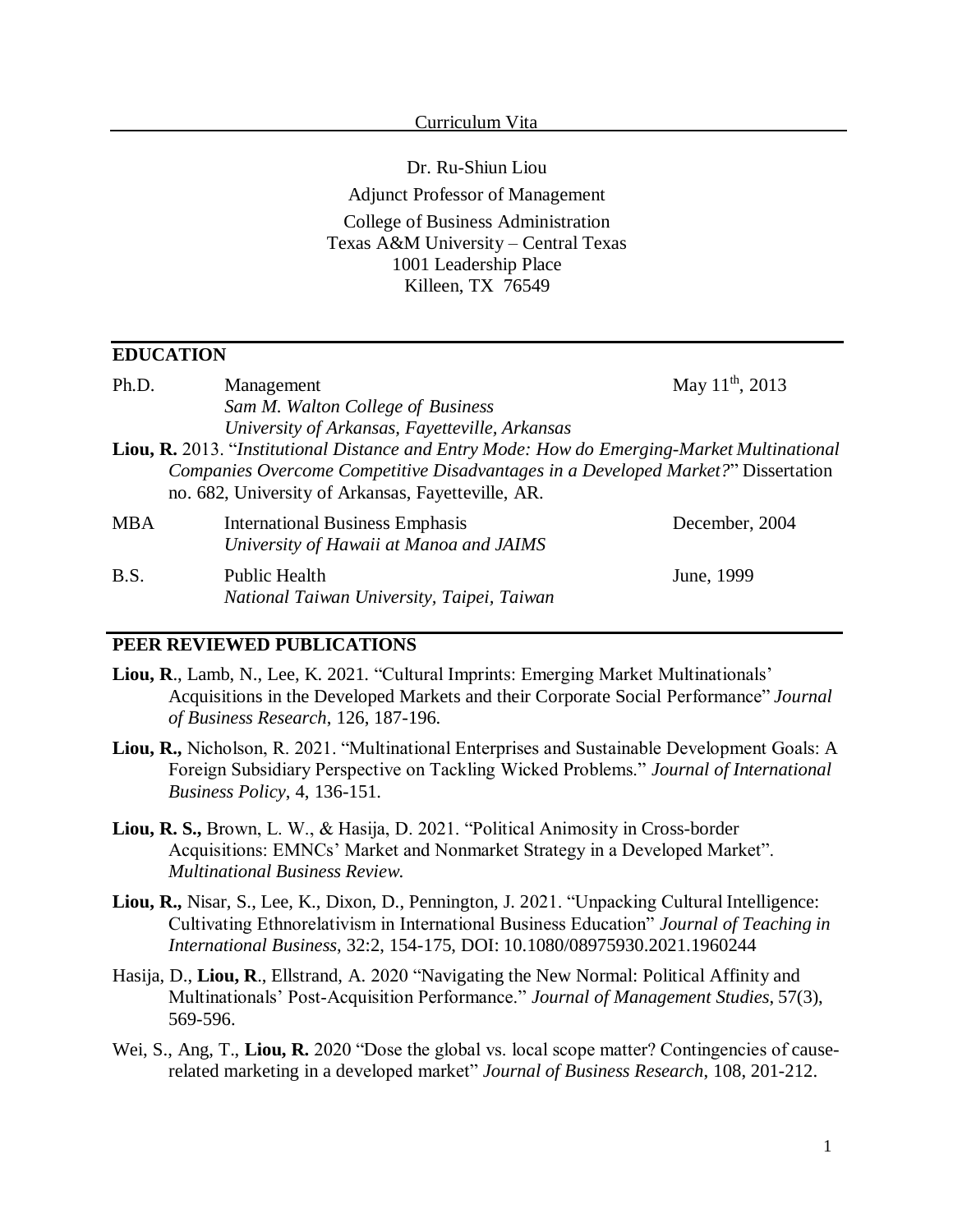- **Liou, R.,** Rao-Nicholson, R. 2019. "Age matters: the contingency of economic distance and economic freedom in South African firms' cross-border acquisition performance" *Management International Review*, *59*(3), 355-386.
- **Liou, R.,** Rao-Nicholson, R. 2019. "Corporate name change: Investigating South African MNCs' post-acquisition performance" *Thunderbird International Business Review*, 61 (6), 929-941.
- **Liou, R.**, Lamb, N. 2018. "Buying to be socially responsible: Emerging market multinational corporations' cross-border acquisitions and corporate social performance" *Journal of Managerial Issues,* 31(1)*.*
- Ang, T., **Liou**, **R.**, Wei, S. 2018. "Perceived cultural distance in intercultural service encounters: does customer participation matter?" *Journal of Services Marketing*.
- **Liou, R**., Tan, A., Griggs, B. 2018. "Education for future responsible leaders: International experience, empathy and cultural intelligence." *Journal of Higher Education Theory and Practice*, 18 (4), 79-89.
- **Liou, R.**, Rao-Nicholson, R., Sarpong, D. 2018. "What is in a name? Cross-national distances and subsidiary's corporate visual identity change in emerging-market firms' cross-border acquisitions." *International Marketing Review*, *35*(2), 301-319.
- **Liou, R.,** Nicholson, R., 2017. "Out of Africa: The role of institutional distance and host-home colonial tie in South African firms' post-acquisition performance in developed economies." *International Business Review*, 26(6), 1184-1195.
- **Liou, R.**, Lee, K., Miller, S. 2017. "Institutional impacts on ownership decisions by emerging and advanced market MNCs." *Cross Cultural & Strategic Management*, 24(3), 454-481.
- Liou, R. S., Chao, M. C. H., Ellstrand, A. 2017. "Unpacking institutional distance: Addressing human capital development and emerging-market firms' ownership strategy in an advanced economy" Thunderbird International Business Review, 59(3), 281-295.
- **Liou, R.**, Chao, C-H., Yang, M. 2016. "Emerging economies and institutional quality: Assessing the differential effects of institutional distances on ownership strategy" *Journal of World Business*, 51(4): 600-611.
- Tsai, H., **Liou, R.** 2016. "Does international experience count in the cross-cultural management course effectiveness?". *International Journal of Services and Standards, Vol. 11, No. 4*  339-356.
- **Liou, R**., Rose, A. S., Ellstrand, A. E. 2012. "Emerging-market multinational corporations (EMNCs) as agents of globalization: Conflicting institutional demands and the isomorphism of global markets". *Institutional Theory in International Business*, Devinney, T., Pedersen, T., & Tihanyi, L (Eds). Advances in International Management, 2012 Volume, Oxford, UK: Elsevier/JAI Press.

#### **PAPERS UNDER REVIEW**

**Liou, R.**, Faifman, L., Ellis, K., "Protectionism and ownership strategy during cross-border M&As" Paper received R&R at *Management International Review*.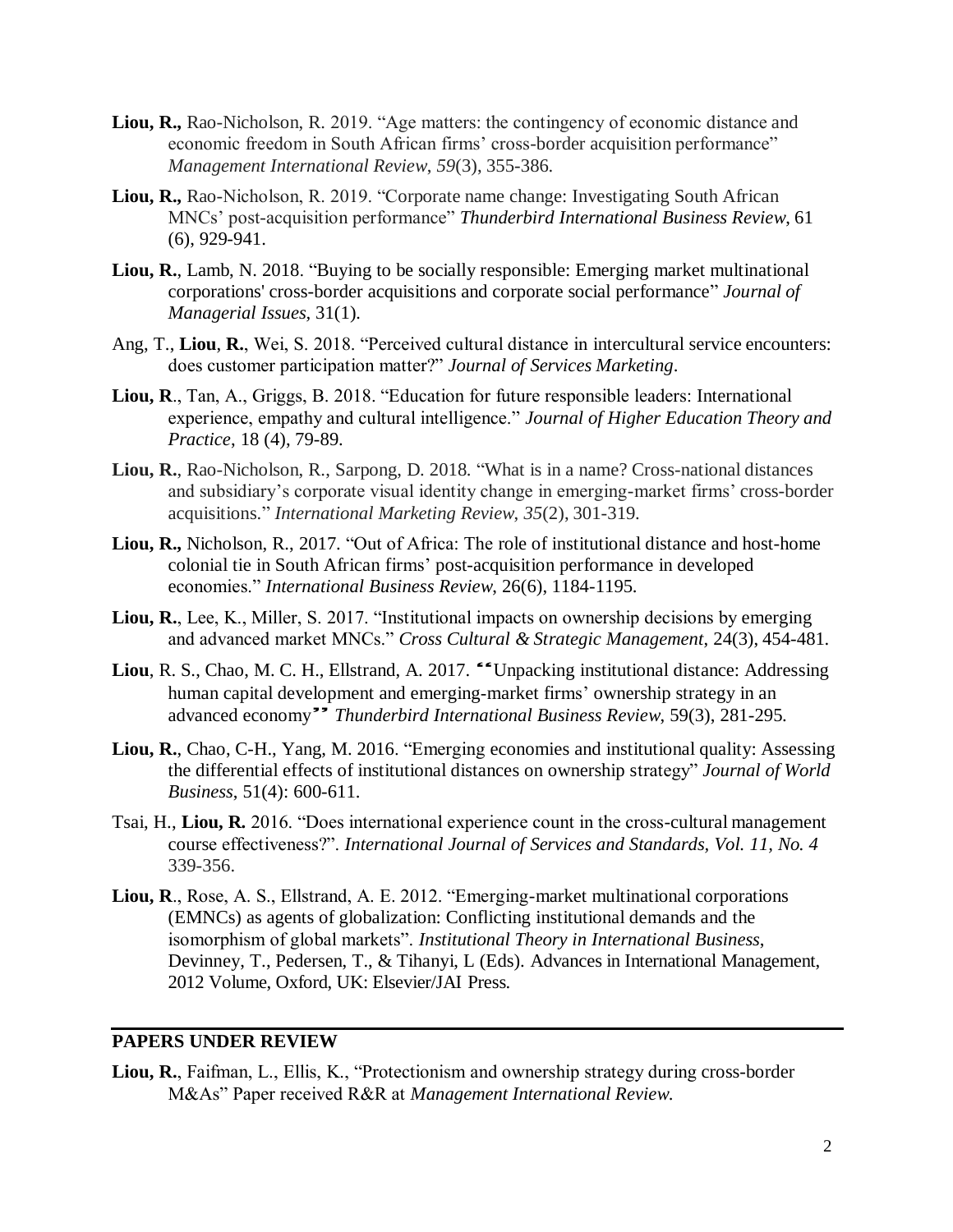- Shang Y., **Liou, R**. Rao-Nicholson, R. "What to Say and How to Say it? Corporate Social Media Communication during the Pandemic" Paper received R&R at *International Journal of Strategic Communication*.
- **Liou, R.** Rao-Nicholson, R., Shang Y. "From Emergency to Emergence: Corporate Stakeholder Management During COVID-19 Pandemic" Paper under review at *Journal of Business Ethics*.
- Hasija, D., Abdurakhmonov, M., Brown, L., **Liou, R**. "Unpacking Corporate Political Activity in Cross-Border Acquisitions: Influence of Political Affinity on Acquirer and Target firms' Lobbying Activities" Paper under review at *Journal of International Business Studies.*
- **Liou, R.**, Ting, P., Chen, Y. "The Cost of Foreign Ownership? Voluntary Sustainability Reporting and Financial Performance in an Emerging Economy" Paper under review at *Cross Cultural & Strategic Management Journal*.
- Conroy, S., Trzebiatowski, T. **Liou, R.** "Tell or not to tell: Intimate partner violence and stigmatized identity disclosure at work" Paper under review at *Journal of Business Ethics.*

# **ACADEMIC APPOINTMENTS**

Assistant Professor, Department of Management August, 2017 – Present John H. Sykes College of Business University of Tampa

- Taught MGT431 Practical Strategic Assessment and coached students' teams for business case competitions;  $3<sup>rd</sup>$  place for Jersey Mike's case in the spring of 2018; Finalist for Raymond James' case in the fall of 2018;  $3<sup>rd</sup>$  place for Altieri Adjusters' case in the fall of 2019; Finalist for Tampa Theatre case in the spring of 2020 and AppraisalVision case in the spring of 2021.
- Redesigned the curriculum of MGT350 International Management
- Designed and implemented an inaugural sustainability project in MGT330 Principles of Management

Assistant Professor, Department of Management June, 2014 –July, 2017

College of Business Administration

Texas A&M University-Central Texas

- Organized and led a study-abroad program to visit China in May of 2016.
- Design the curriculum and teach the graduate level of International Management course, incorporating the sustainability initiative.
- Design the curriculum and teach the undergraduate level of Global Business Environment
- Have taught Research Methods and Fundamentals of Management at the graduate level
- Have taught Principles of Management at the undergraduate level

Visiting Lecturer, Department of Management August, 2012 – May, 2014 *Craig School of Business California State University at Fresno*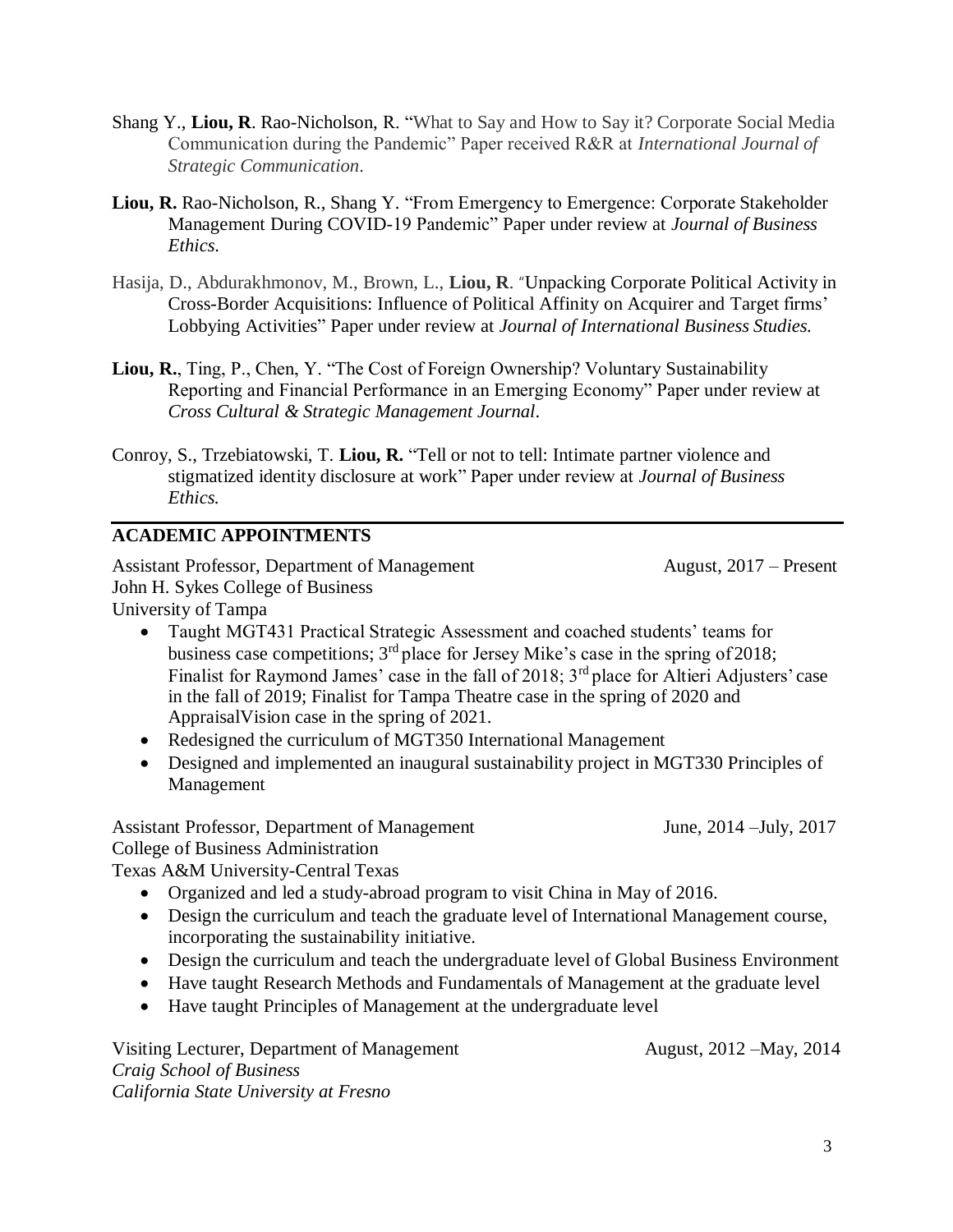- Taught Leadership at the undergraduate level.
- Taught International Management at the undergraduate level.
- Taught Global Business at the undergraduate level.

Instructor, Department of Management August, 2009—May, 2012 *Sam M. Walton College of Business University of Arkansas, Fayetteville, Arkansas*

• Taught Data Analysis, International Management and the capstone Strategy courses at the undergraduate level.

### **CONFERENCE PRESENTATIONS**

- **Liou, R. "**Digitalization and Localized Sustainability Practices among MNEs' Subsidiaries." Paper presented at Academy of International Business Online Annual Conference, 2021.
- **Liou, R.**, Faifman, L., Ellis, K. "Protectionism and Ownership Strategy in Cross-border Mergers and Acquisitions: Establish Ownership Control to Mitigate Legitimacy Concerns?" Paper presented at Academy of International Business Online Annual Conference, 2021.
- **Liou, R.,** Nisar, S., Lee, K., Dixon, D., Pennington, J. "Unpacking Cultural Intelligence: Cultivating Ethnorelativism in International Business Education" Paper presented at Academy of International Business Southeast Chapter Annual Virtual Conference, 2020.
- Yang, J., **Liou, R**., Yu, C., "Individual cultural values and work-related attitudes: Do work value fit and generational difference matter?" Paper presented at Academy of International Business Southeast Chapter Annual Virtual Conference, 2020.
- Brown, L., **Liou, R**., Hasija, D. "EMNCs' Market and Nonmarket Strategy: Assessing Political Animosity in a Developed Market" Paper withdrew at Academy of International Business Annual Conference in Miami, Florida, 2020.
- Lee, K. **Liou, R**., Lamb, N. "A Deeper Look Into the Linkage Between Corporate Social and Financial Performance" Paper presented at the 2020 Southwest Decision Sciences Institute's 50th Annual Meeting in San Antonio, TX, March 11-14, 2020.
- **Liou, R.,** Lamb, N., Lee, K. "Cultural Imprints: Emerging Market Multinationals' Acquisitions in the Developed Markets and their Corporate Social Performance" Paper presented and received best paper award at the AIB US Southeast 2019 Conference in San Antonio, TX on October 17-29, 2019.
- Yang, J., **Liou, R**., Yu, C., "Individual cultural values and work-related attitudes: Do work value fit and generational difference matter?" Paper presented at the 29th International Conference on the Pacific Rim Management in Western Washington University, Bellingham, WA on Aug. 3-4, 2019.
- **Liou, R.,** Ting, P. "Sustainability Reporting and Foreign Ownership: An Emerging Market Perspective" Paper presented at Academy of International Business Annual Conference in Copenhagen, 2019.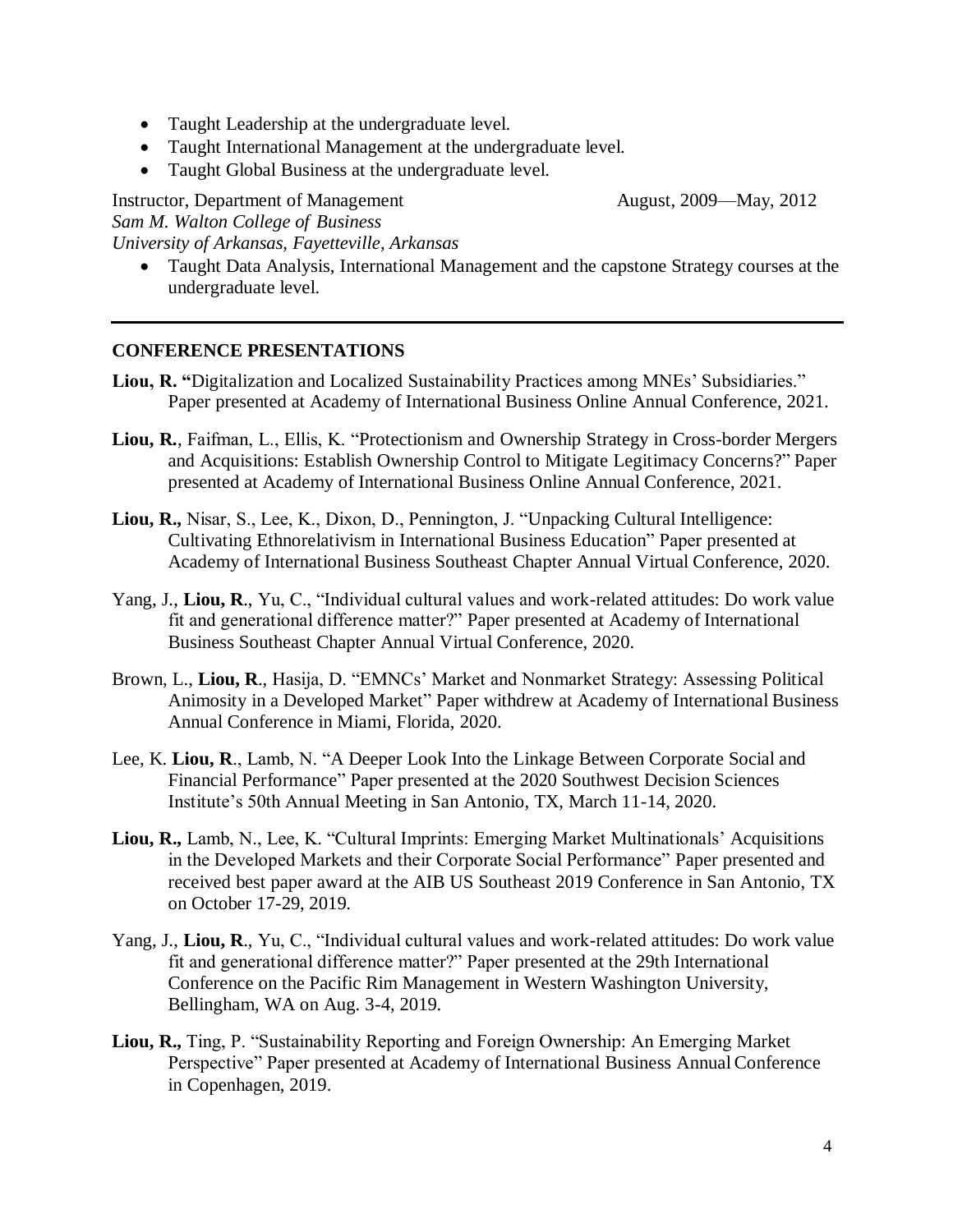- **Liou, R.,** Nisar, S., Lee, K., Dixon, D., Pennington, J. "International Business Education: Crosscultural Intelligence and Ethnorelativism" Paper presented at Academy of International Business Annual Conference in Copenhagen, 2019.
- **Liou, R.,** Nicholson, R., Tung, Y. "Subsidiary Autonomy and Corporate Social Performance in an Emerging Market" Paper accepted/withdrawn at 2019 International Association of Business and Society (IABS) conference in San Diego (March 21-24)
- **Liou, R.**, Brown, L. "Navigating the political uncertainty: EMNCs' cross-listing and non-market strategy in a developed market" Paper presented at the AIB US Southeast 2018 Conference in Nashville, TN on November 1-3, 2018.
- Wei, S., Ang, T., **Liou, R**. "Global versus local cause-related marketing: Moderating effects of country-of-origin and individual cultural orientation" Paper presented at the 2018 Summer AMA Conference in Boston, MA on August 10-12, 2018.
- Lee, K. **Liou, R**., Lamb, N. "Doing good to do well? Does corporate social performance improve financial performance for emerging market multinational corporations entering developed markets?" Paper presented at the 2018 Southwest Finance Association Annual Conference, Albuquerque, New Mexico.
- **Liou, R**., Tan, A., Griggs, B. "Education for future responsible leaders: International experience, empathy and cultural Intelligence." Paper presented at the 2018 Southwest Decision Sciences Institute's 49th Annual meeting in Albuquerque, New Mexico.
- **Liou, R**., Nicholson, R. "History matters: Examining firm age, economic distance, and colonial tie in emerging market firms' cross-border M&A performance" Paper presented at Academy of International Business US Southeast Annual Conference, Washington, D.C., 2017.
- Hasija, D., **Liou, R.**, Ellstrand, A. "Make bilateral relations great again: The effect of political affinity on emerging market multinationals' post-acquisition performance". Paper presented at Academy of Management Annual Meeting, Atlanta, Georgia, 2017
- Devers, G., **Liou, R.** "Leading the way in corporate social responsibility (CSR): A case study on Chinese characteristics in CSR". Paper presented at Southwest Academy of Management Annual Meeting, Little Rock, Arkansas, 2017
- **Liou, R.** "Integrating experiential learning in international business curriculum: Existing projects and best practices", a panelist on the track of The World of International Business Education at Academy of International Business US Southeast Annual Conference, Tampa, Florida, 2016.
- Liou, R. "Elevating research and collaboration: Developing a research agenda in and on Africa research in and on Africa**"** PDW presenter at Academy of Management Annual Meeting, Anaheim, California, 2016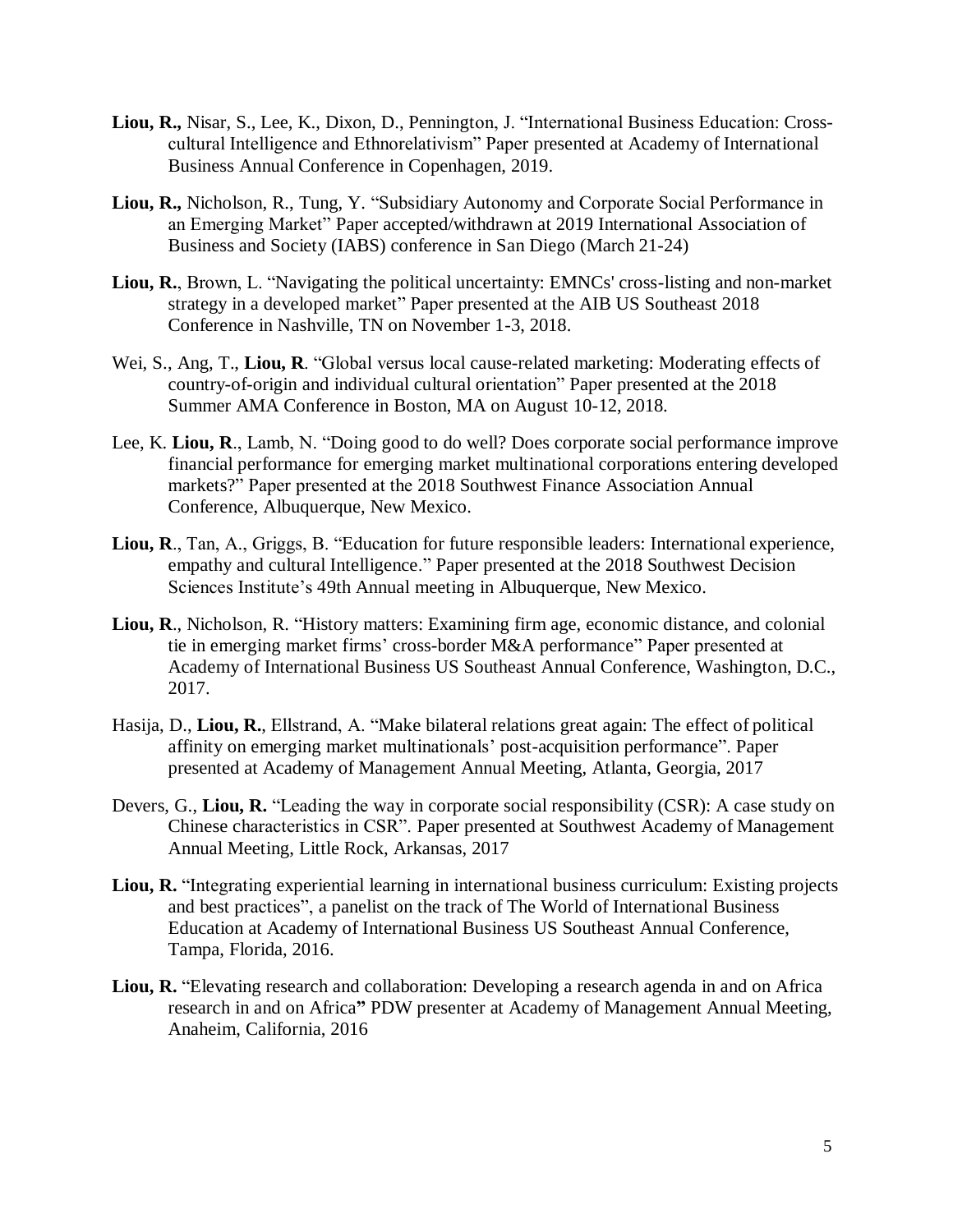- **Liou, R**., Lamb, N. "Emerging market firm's cross-border acquisitions and corporate social responsibility." Paper presented at Academy of Management Annual Meeting, Anaheim, California, 2016
- **Liou, R**., Nicholson, R. "Economic distance and colonial tie: South African firms' cross-border M&As" Paper presented at Academy of Management Annual Meeting, Anaheim, California, 2016
- **Liou, R.**, Tsai, H. **"**Assessing cognitive and affective learning outcomes of an introductory global business course". Paper presented at the 2016 Southwest Decision Sciences Institute's 47th annual meeting in Oklahoma City, March 9-12, 2016.
- **Liou, R**. "EMNCs' ownership strategy and firm performance". Paper presented at the Global Strategy and Emerging Markets (GSEM) Annual Conference in Miami, Jan 6-8, 2016.
- **Liou, R**., Nicholson, R. "Cross-national distances and acquired subsidiary's post-acquisition identity change in emerging-market firms' cross-border M&As" Paper presented at the Academy of International Business 2015 Bengaluru Conference in India.
- **Liou, R.**, Lee, K., & Miller, S. "The institutional impact of entry mode decisions by emerging market and advanced market MNCs". Paper presented at Academy of Management Annual Meeting, Vancouver, BC, Canada, 2015.
- **Liou, R**., Nicholson, R. "Cross-national distances and acquired subsidiary's post-acquisition identity change in emerging-market firms' cross-border M&As" Paper presented at Academy of Management Annual Meeting, Vancouver, BC, Canada, 2015.
- **Liou,** R. "A foreign subsidiary's identity typology: Enabling cooperation in emerging-market multinationals." Paper presented at the Academy of Management Meeting, Philadelphia, 2014.
- **Liou,** R., Chao, C-H., Yang, M. "Buying to catch up: Examining emerging market corporations' ownership strategy in cross-border mergers and acquisitions." Paper presented at the Academy of Management Meeting, Philadelphia, 2014.
- Djurdjevic, E., Conroy, S., **Liou**, R., Becker, W. "A social perception perspective on managerial HR decisions." Paper presented at Annual Conference of the Society of Industrial and Organizational Psychology, Honolulu, HI, 2014
- **Liou**, R., Ellstrand, A., Chao, M. "Institutional distance and ownership strategy: An examination of emerging market multinational companies' cross-border M&As in a developed market." Paper is presented at the Academy of International Business Southwest USA Conference, Dallas, TX, 2014.
- **Liou**, R., Lee, K., & Miller, S. "The institutional impact of entry mode decisions by emerging market and advanced market MNCs". Southwestern Finance Association Conference, Dallas, TX, 2014.
- Conroy, S., O'Leary-Kelly, A., **Liou**, R., Reeves, C. "Stigmatized identity disclosure at work: The role of support in disclosure of the intimate partner violence victim identity."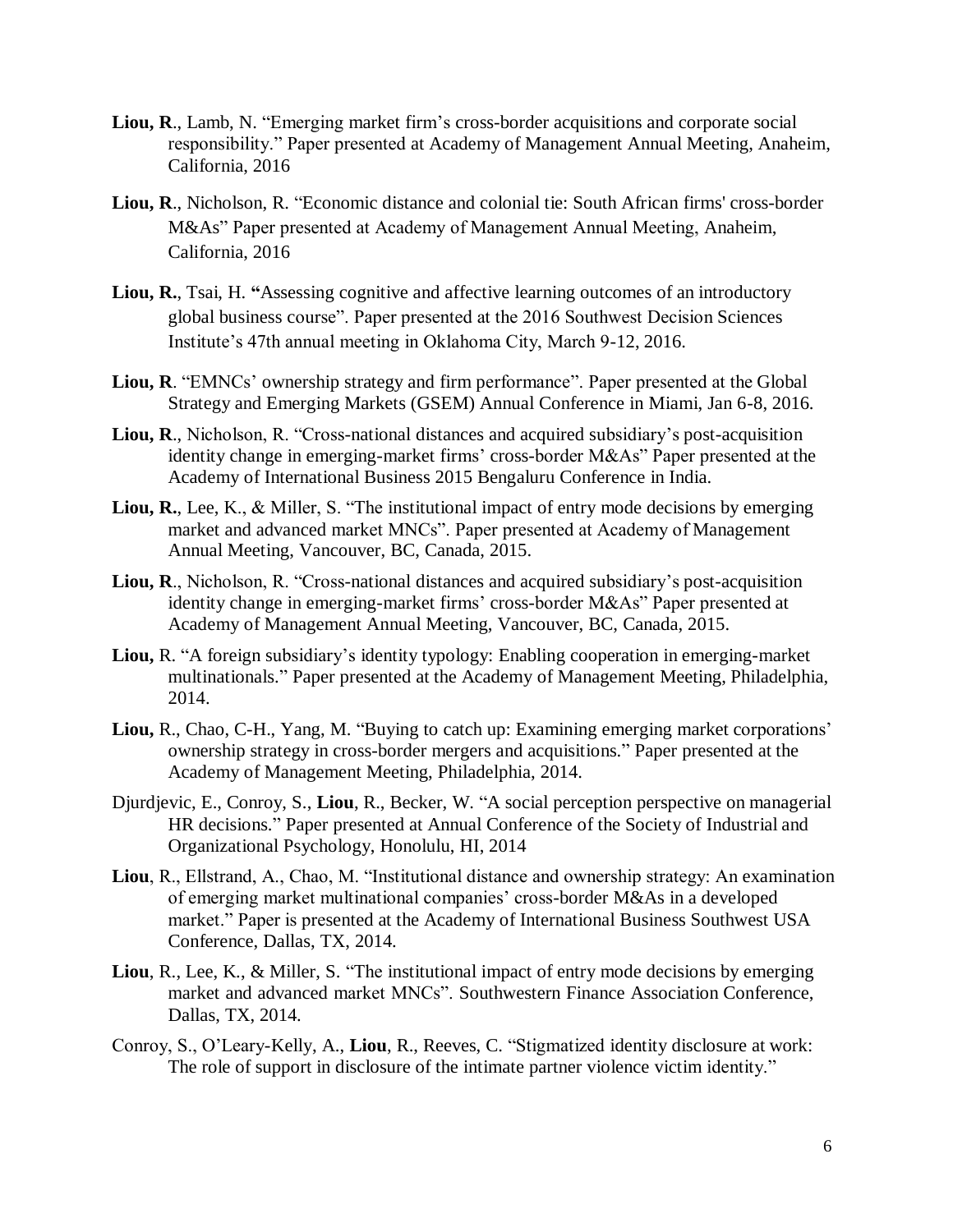Presented at Society for Industrial and Organizational Psychology annual meeting, Houston, TX. 2013.

- **Liou, R**., Lee, K., Miller, S. "Institutions and emerging markets: The differential impact of institutional distance on entry mode decisions by emerging market and advanced market multinational companies" Paper presented at the Academy of International Business Southeast USA Conference, Fort Lauderdale, FL, 2012.
- Conroy, S., O'Leary-Kelly, A., **Liou, R**., Reeves, C. "Identity disclosure by intimate partner violence victims: When do they tell someone at work?" Paper presented in a Divisional Paper Session at the Academy of Management Meeting, Boston, 2012.
- **Liou, R.,** Ellstrand, A. E., Anand, V. "Stakeholders' demands and organizational identity: Enabling parent-subsidiary cooperation in a MNC" Paper presented at the  $71<sup>st</sup>$  Academy of Management Annual Meeting, San Antonio, TX, 2011.
- **Liou, R.**, Ganster, D. "Female breadwinners' perceived coworker support in dealing with family work conflicts" Paper presented at Annual Conference of the Society of Industrial and Organizational Psychology, Atlanta, GA, 2010.
- **Liou, R**., Djurdjevic, E., Lee, K. "To help or to discriminate? Coworkers' responses to stigmatized identities" Paper presented at the 70<sup>th</sup> Academy of Management Annual Meeting, Montreal, Canada, 2010.
- Reeves, C., O'Leary-Kelly, A.M., **Liou, R**., Guerber, A. "Economic empowerment and the rate and severity of intimate partner violence among employees" Paper presented at the  $70<sup>th</sup>$ Academy of Management Annual Meeting, Montreal, Canada, 2010.
- Reeves, C., **Liou, R.,** O'Leary-Kelly, A.M., Guerber, A., Lean, E. "Intimate partner violence among employed individuals: Do demographics really matter?" Paper is presented at Academy of Management Annual Meeting, Chicago, 2009.
- Nag, R., **Liou, R.** "Moving beyond replication: Toward a typology of knowledge transfer modes" Paper is presented at Academy of Management Annual Meeting, Chicago, 2009.
- Reeves, C., O'Leary-Kelly, A.M., **Liou, R**. "Too much information? Coworker knowledge of intimate partner violence victimization" Paper is presented at Annual Conference of the Society of Industrial and Organizational Psychology, New Orleans, LA, 2009.

## **SERVICE AND AFFILIATIONS**

*Departmental Service*

- MGT350 International Management Course Redesign Committee in the fall of 2020
- MGT350 course coordinator in the fall of 2020
- Management Faculty Search Committee in the fall of 2018
- Management Major Curriculum Committee in the fall of 2017 at the University of Tampa
- TAMUCT faculty search committee for an international business position in the spring of 2017
- Chair, TAMUCT faculty search committee for two strategy positions in the fall of 2016
- Departmental committee to draft TAMUCT faculty annual evaluation guideline in the spring of 2016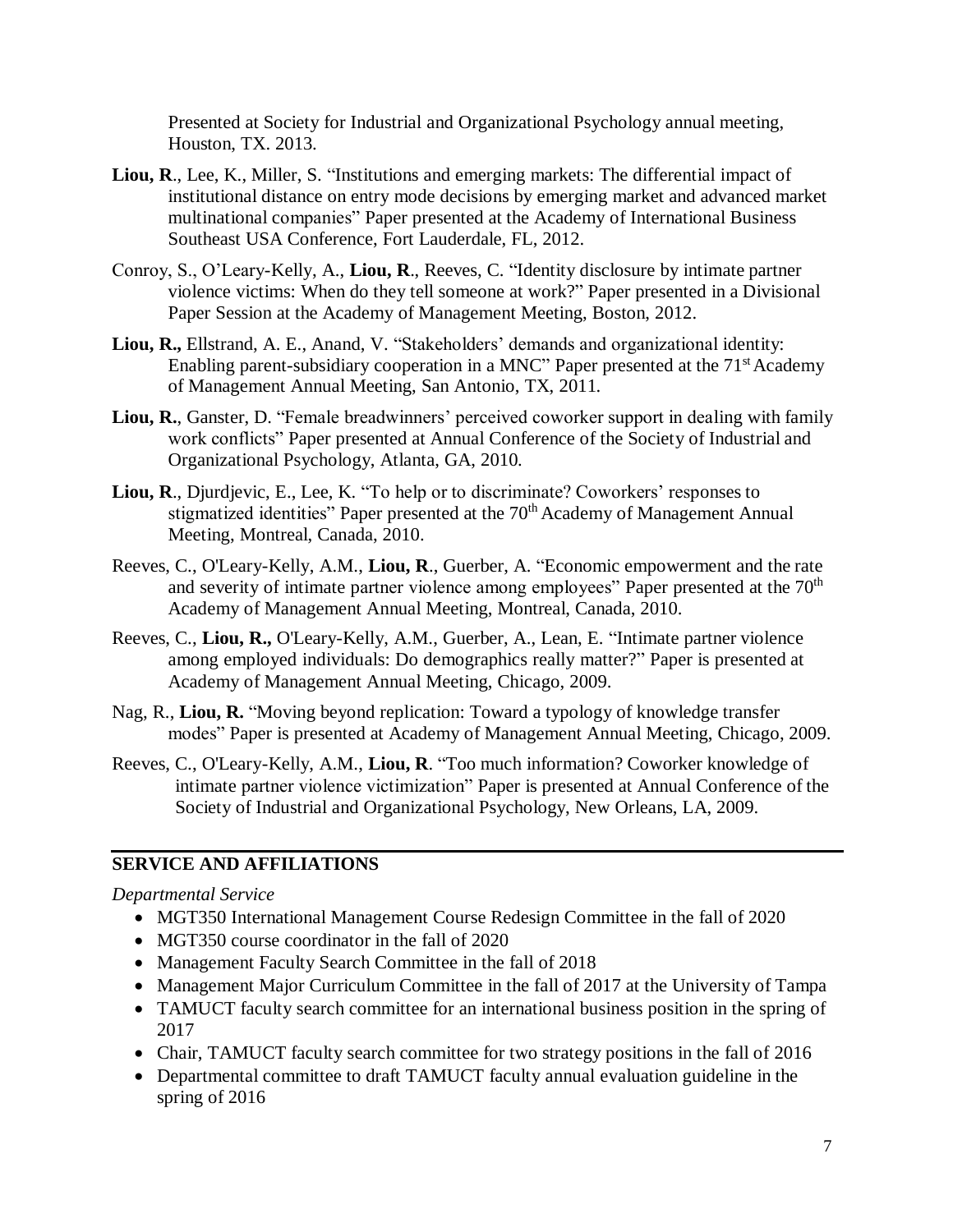- TAMUCT Faculty search committee for a visiting faculty position in the fall of 2015
- Course redesign for GB344 Global Business and MGT515 International Management at **TAMUCT**
- Course assessment of identifying learning outcomes and data analysis at TAMUCT from 2014 to 2017

## *College Service*

- Undergraduate Curriculum Committee, starting in August 2020 to present.
	- o Collected survey data from core course coordinators on AACSB 2020 new standards
	- o Reviewed and approved 9 curriculum change and new course proposals
- Elected to the secretary of International business Committee since September 2018
- International Business Committee between August 2017 and May 2020. Develop and administer a survey for measuring students' cultural competence at University of Tampa.
- Participated in the curriculum committee on course redesign for a master's degree in One Planet Leadership and Management at Texas A&M University-Central Texas
- Led the first study abroad group to China for Texas A&M University-Central Texas in May 2016
- Attended 2016 AACSB International Conference and Annual Meeting (ICAM) in Boston
- Attended 2015 AACSB Assessment Seminar in Austin, Texas

## *University Service*

- Visited Yuan Ze University in Taiwan in the summer of 2019 to facilitate developing a summer exchange program with UT
- Faculty Sustainability Committee at the University of Tampa since August 2018
	- o Institutional assessment subcommittee to conduct analysis on UT freshmen survey data on sustainability related issues between 2016 and 2018
	- o Pepsi grant subcommittee to hire two student workers facilitating recycling on UT campus in the fall semester of 2020
	- o Planned annual Earth Week events
	- o Authored 3 Sustainability Corner articles in the monthly Faculty Insighter newsletters

## *Professional Community Service*

- Track-chair, "IB Theory, FDI, Trade and Entry Mode Strategies" at Academy of International Business Southeast Chapter Annual Conference from 2019 to 2021.
- Editorial Review Board, *Management International Review,* starting in December 2020
- X-Culture Advisory Board, August 1, 2020-Augst 1, 2021
- X-Culture Project Library Director, starting in spring semester of 2020
- Task Force, IB Uniqueness Task Force 2.0, Academy of International Business, starting in March 2021
- Reviewing for blind, peer reviewed journal articles
	- o British Journal of Management, August 2021
	- o Journal of International Business Studies, June 2021
	- o Management International Review, February 2019, April 2021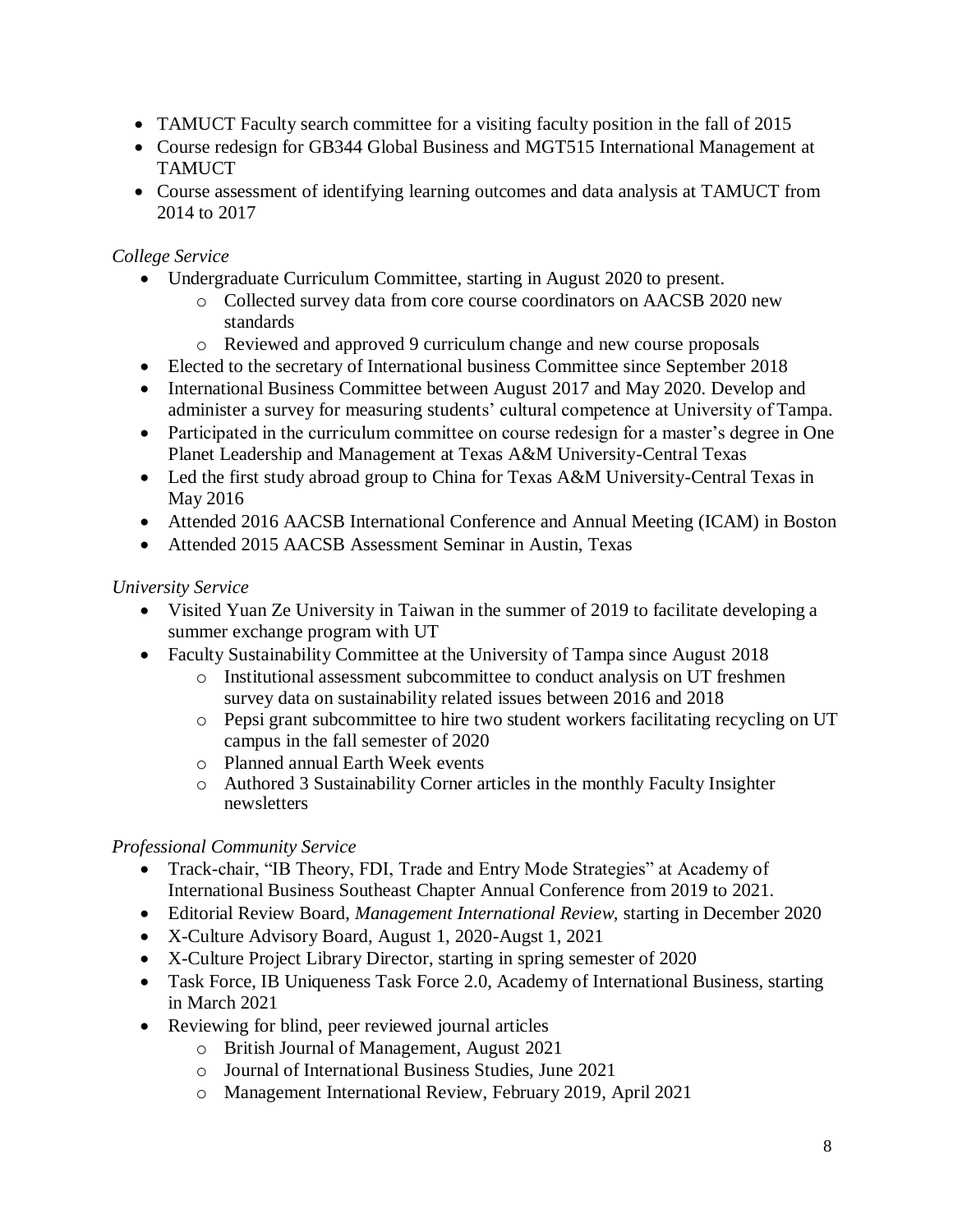- o Journal of Multinational Financial Management, March 2021
- o Asia Pacific Journal of Management, October 2020
- o Journal of World Business, May 2020
- o International Journal of Emerging Markets, February 2020
- o Asia-Pacific Journal of Accounting and Economics, February 2020
- o Corporate Social Responsibility & Environmental Management Journal, February 2019
- o Journal of Asia Business Studies, May 2018
- o International Business Review, October 2017
- Reviewing Textbook
	- o Participate in the Content and Connect digital review of Chapter Six from Rothaermel, Strategic Management Concepts, 4/e. in 2018
	- o Participate in the Content and Connect digital review of Chapter Four from Rothaermel, Strategic Management Concepts, 5/e. in 2021
	- o International Business by J. Michael Geringer, Jeanne M. McNett, Michael Minor, and Donald A. Ball, McGrawhill  $(2<sup>nd</sup>$ edition) in 2016
- Reviewing for Conferences
	- o Academy of International Business 2011-Present
	- o Academy of Management Annual Meeting: IM division 2009- Present o Southern Management Association Meeting 2010- 2011
	-

### *Professional Memberships*

| • Academy of International Business | 2011 - Present |
|-------------------------------------|----------------|
| • Academy of Management             | 2009-Present   |
| • Beta Gamma Sigma Society          | 2004- Present  |

### *Community Service*

- Participated in the bimonthly Florida Humanistic Management Discussion 2020
- Advised Florida-Africa Business Association 2018
- Director of Curriculum at Austin Chinese School 2015-2017
	- o Direct supervision of 15 teachers; provide recruitment and training for teachers.
	- o Hold professional development workshops and organize cultural community events.

### **HONOR AND AWARDS**

- 2021 Research Innovation and Scholarly Excellence Award, proposal titled, "Taiwan can help! Corporate response to the COVID-19 pandemic" at University of Tampa
- 2019 AIB US Southeast Annual Conference Best Conference Reviewer Nominee.
- 2019 AIB US Southeast Annual Conference Best Conference Paper Award, "Cultural Imprints: Emerging market multinationals' post-acquisition CSR performance".
- 2018-2019 International Collaboration Award Recipient at the University of Tampa
- 2012 Winner of "Academy of International Business 2012 Annual Meeting Travel Stipends"
- 2010 Winner of "From Abstract to Contract: Graduate Student Research Symposium and Career Networking" at University of Arkansas